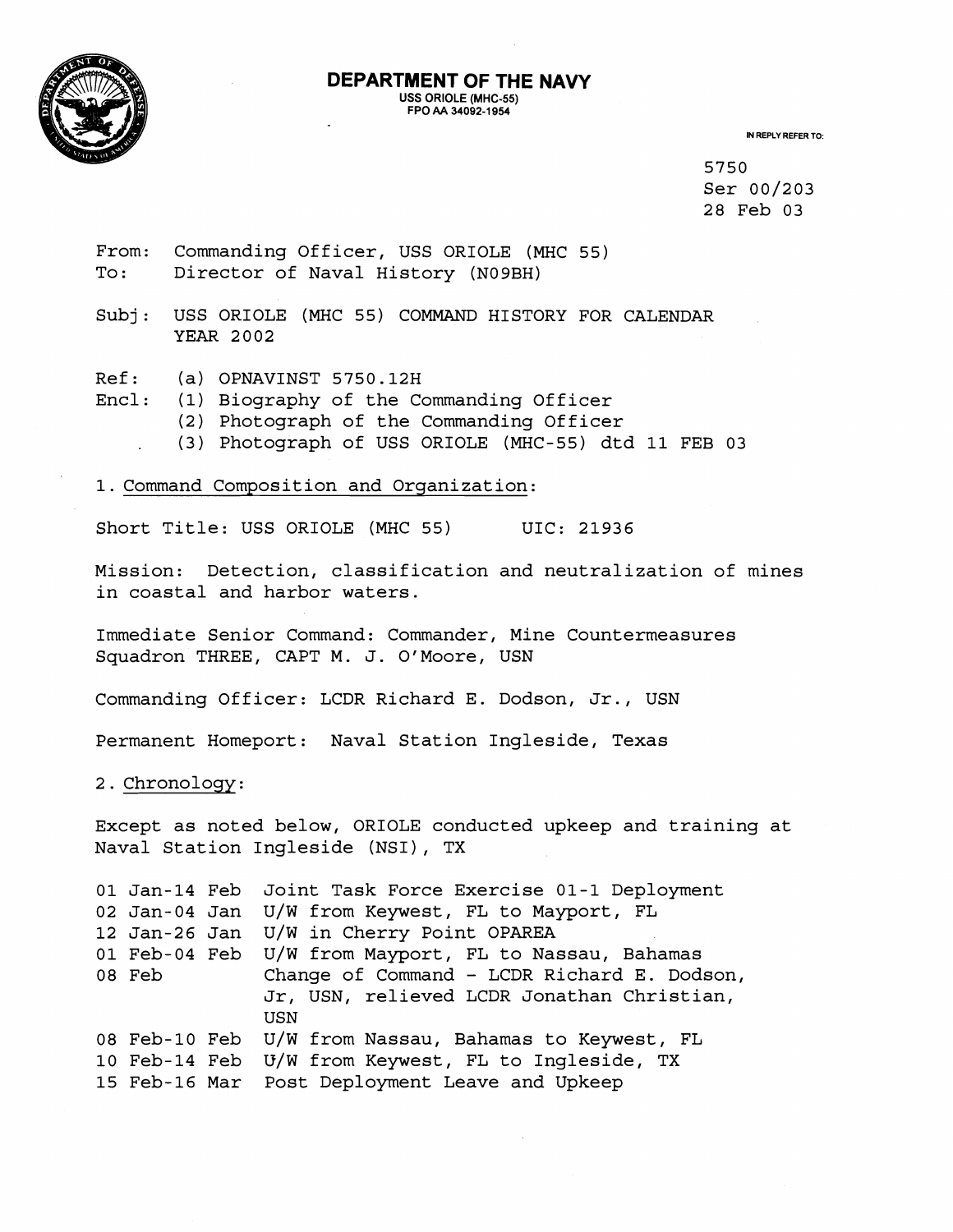Subj: USS ORIOLE (MHC 55) COMMAND HISTORY FOR CALENDAR YEAR 2002 18 Mar-16 Apr Dry-docked at Gulf Copper Shipyard; Aransas Pass, TX Phased Maintenance Availability at Gulf 16 Apr-16 May Copper Shipyard; Corpus Christi, TX 01 May Safety Stand-down 17 May-06 Jun Upkeep, Naval Station Ingleside (NSI), TX  $07$  Jun Sea Trials, Corpus Christi OPAREA (CCOA) 08 Jun-30 Jun Repairs to Number 2 Switchboard at NSI 01 Jul-19 Jul Fleet Maintenance Availability (NSI) Shipboard Instrument Calibration 05 Aug-06 Aug U/W CCOA, Training 12 Aug-16 Aug Commander's Assessment of Readiness and Training Phase I1 (NSI) 19 Aug-23 Aug Engineering Initial Assessment 28 Aug-29 Aug Magnetic Signature Inspection U/W CCOA, Navigation Assessment 03 Sep Sep-06 Sep u/W CCOA, Training Radar Navigation Evaluation 10 Sep-11 Sep 14 Sep U/W CCOA, Naval Reserve Training Sep-18 Sep U/W CCOA, Training 04 Oct Main Space Fire Drill Evaluation Communications Readiness Certification 07 Oct Oct-10 Oct u/W CCOA, Training Oct-18 Oct 3M Assessment U/W CCOA, Training 25 Oct Oct-01 NOV Supply Management Assist Visit Search and Rescue Training 07 Nov NOV-08 NOV U/W CCOA, Training u/W CCOA, Training 16 Nov NOV-21 NOV u/W CCOA, Training NOV-26 NOV Force Protection Certification Dec-05 Dec u/W CCOA, Training Dec-12 Dec u/W CCOA, Training Safety Stand-down 16 Dec Dec-31 Dec Holiday Leave and Upkeep

3. Narrative: The start of 2002 found ORIOLE enroute to support Joint Task Force Exercise 01-1 in the Cherry Point OPAREA off the North Carolina coast. ORIOLE successfully detected and prosecuted 11 exercise mines during this exercise. Following a brief stop in Mayport, Florida, ORIOLE joined the four other ships in Mine Warfare Readiness Group FOUR for a weeklong port visit in Nassau, The Bahamas. On the final day of the visit, LCDR Dodson relieved LCDR Christian as Commanding Officer, with